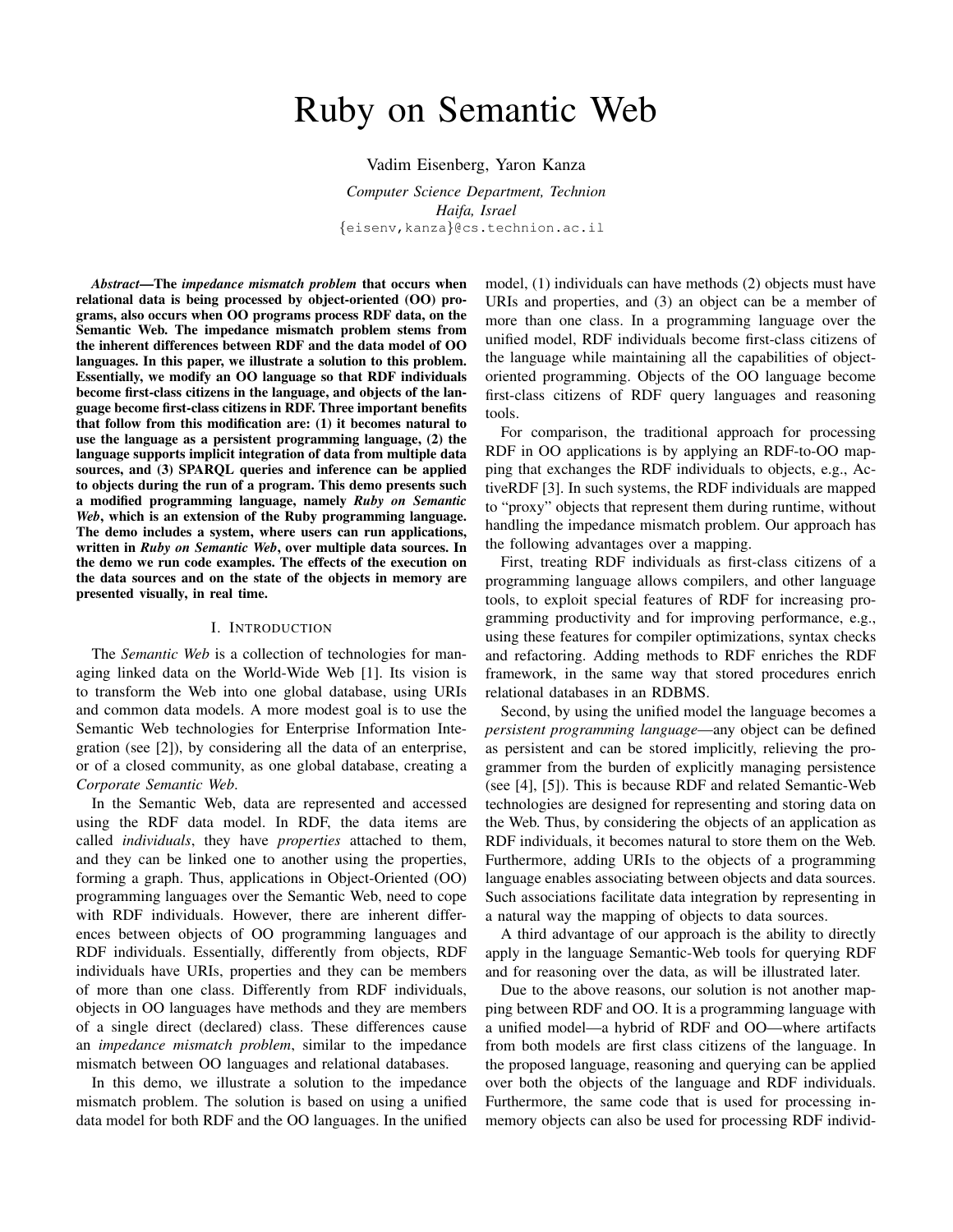uals on the Web. The model also provides a synergy between language tools, e.g., SPARQL queries and OWL ontologies can include references to methods, and methods can embed SPARQL queries and apply reasoning, implicitly.

In order to demonstrate our approach, we implemented an extension to the Ruby programming language, called *Ruby on Semantic Web*. In this demo, we present the extended language and its capabilities.

In the following section we present the principles of a programming language that uses the unified data model. In Section III, we provide an example that illustrates the advantages of the unified model. We describe the main implementation details and the architecture of *Ruby on Semantic Web* in Section IV. Finally, in Section V, we present our demo, using the scenario described in Section III.

II. PRINCIPLES OF THE HYBRID MODEL

In this section we present the principles of the hybrid RDF-OO data model. These principles guarantee that objects will be first-class citizens in the Semantic Web and RDF individuals will be first-class citizens of OO programming languages.

URIs and Access Transparency. Every object has a URI, similar to RDF individuals. Any object of the language and any RDF individual can be accessed by a URI, providing *access transparency*, as defined in [6]. The URIs provide direct access to objects, as if they are data items in a database. A method in the language can either access an object directly by a reference to it (a pointer) or using a URI. For instance, a program may store a list of object URIs on a disk, and later read this list for accessing these objects.

Property Attachment. RDF properties can be added to the Ruby objects. Note that properties are being added dynamically, during runtime, not just during the construction of the objects.

Procedural Attachment. Every class, including RDF classes, can have methods. The methods are called on the instances of the class. Procedural attachment is mentioned as a useful feature in [7]. All the methods have URIs, similar to properties in RDF, and they are serializable, conforming to an RDF format. Thus, it is possible to call methods using their URIs, directly, bypassing the regular dispatch mechanisms of the language.

Multiple Class Membership. Every object can be a member of multiple classes, and the classes can be changed dynamically, during runtime, as in the Semantic Web. Message dispatch is being done as in languages with multiple inheritance.

Orthogonal Persistence. Adding URIs to objects makes the language *orthogonally persistent* in the sense that persistence is implemented as an intrinsic property of the execution environment (see [8]). The URI specifies how to access an object that is not in memory and how to reflect changes to objects that are in memory.

Location and Migration Transparency. For every persistent object, the storage location of its instance can be determined

based on the URI of the object. This yields a mapping logic that is separated from the program, providing *location transparency*, as defined in [6]. Programmers manipulate the data using only URIs, and they are relieved from specifying the locations of the data. A program is written as if it works over the entire World-Wide Web, while the boundaries of this virtual world are defined by some mapping between URIs and data sources. The data sources and the mapping can be modified without changing anything in the application logic, which is known as *migration transparency* (see [6]). The program is written as if all the data being accessed are in RDF, while in reality data reside in different sources, are represented in different models and are stored in various formats. To that end, data are mapped on-the-fly to RDF.

Persistence Independence. According to [8], a beneficial design principle of a persistent programming language is *persistence independence*, where the programmer should be oblivious to whether objects are persistent or not, i.e., the code should operate in the same manner on both persistent and transient objects. In our implementation, the values of properties can be retrieved and updated by applying "." (dot) and "="operators of Ruby, using a syntax that is similar to method calls and assignments. This syntactical similarity makes it possible to call methods as if they are RDF properties. Consequently, in our prototype it is possible to pose SPARQL queries over all the objects of the language, both the inmemory objects and the ones representing persistent data. This is similar to the LINQ technology [9] in which SQLlike queries can be posed over the native objects and arrays of a programming language. Being able to pose SPARQL queries on all the objects of the language makes these objects "equal citizens" in this aspect, and satisfies the *persistence independence* property.

Language-Integrated Queries. We implemented embedding of SPARQL and SPARQL/Update queries in Ruby on Semantic Web. This makes the queries *language-integrated* (firstclass citizens of the language), as in LINQ.

Logical Inference is one of the important and powerful features of the Semantic Web, and it can be naturally applied in our proposed unified model. This means that once a Semantic-Web reasoner is "plugged into" the language environment, the operations of the language are executed while considering the inferred information.

The synergy of all the features listed above should provide a significant impact on the productivity of writing dataprocessing applications, especially when processing integrated data, using Semantic-Web technologies.

## III. ILLUSTRATING THE APPROACH

We illustrate the advantages of the hybrid data model by an example.

Setting: Consider an information system in a made-up company. The company is divided into departments and each department is divided into groups. Each employee can be: (1) a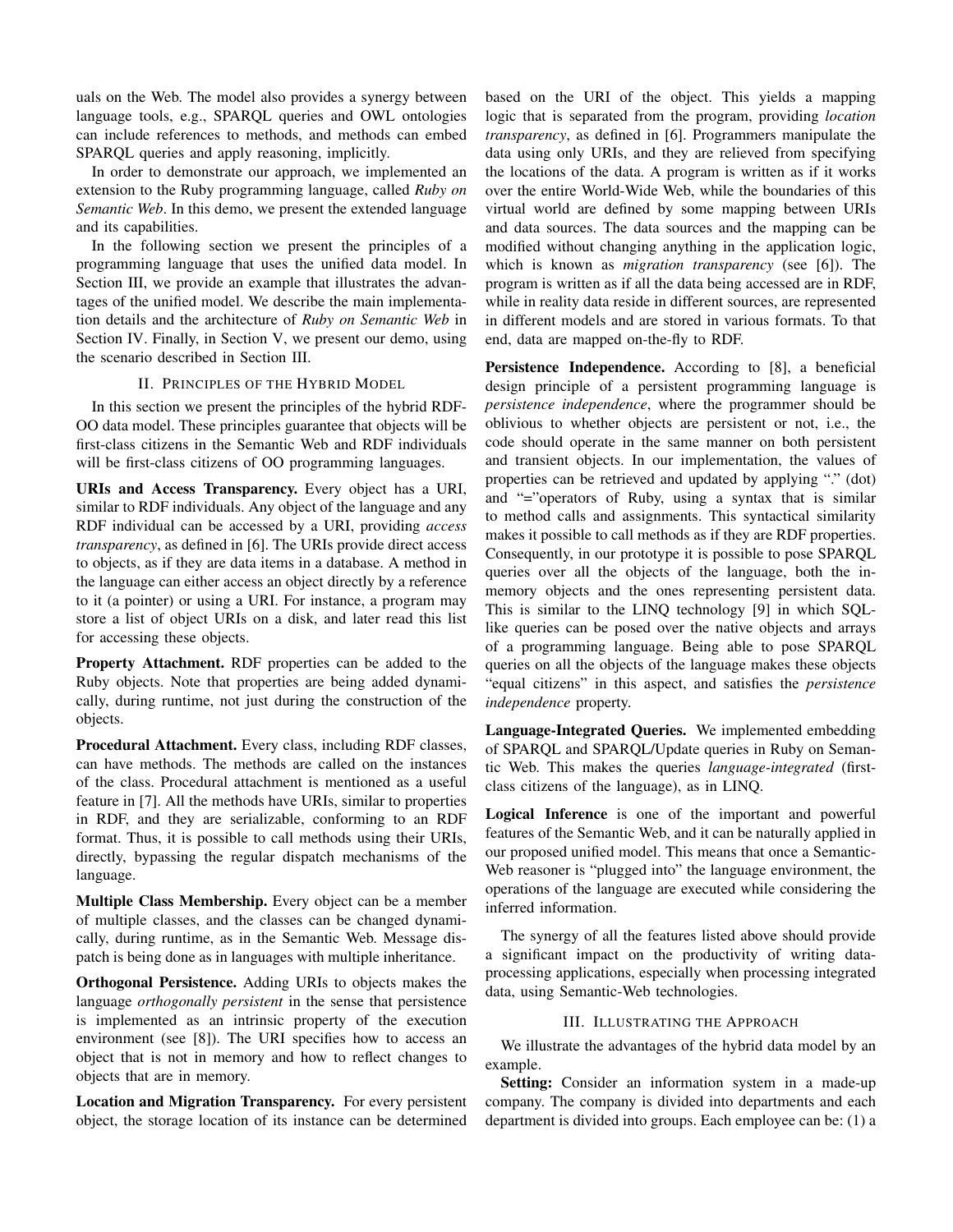regular employee that belongs to a group, (2) a group manager, (3) a department manager, or (4) the CEO of the company. The *direct manager* is defined according to the structure of the company, i.e., for a regular employee it is his group manager, for a group manager it is her department manager, etc. *Indirect manager* is defined as the transitive closure of the directmanager relationship.

The data in the company is distributed in the following way. There are two relational databases and an RDF triple store. The first relational database contains a table EMPLOYEES. The second relational database contains two tables: GROUPS and DEPARTMENTS with information about the managers and the structure of the company. An RDF triple store contains information about the groups and the employees in each group.

Since direct managers of employees are implied from the hierarchy in the company, they are not explicitly represented in the data, in order to simplify changes in the data, and to prevent inconsistencies and data duplication. The definition of *indirect manager* is codified in an OWL ontology.

In addition to the persistent data, the company monitors entrances of employees into its premises, e.g., using a card reader that for each entry creates an object of class *EnteredPerson*, with the ID of the entered person and the entrance time as its fields. The object is discarded when the person leaves.

Task: *The CEO of the company is interested in receiving an absence report showing the percentage of absent employees per their indirect manager.*

The task involves four subtasks: (1) finding the direct manager of each employee, (2) computing all the indirectlymanaged employees, for every manager, (3) counting the number of the indirectly-managed employees, and (4) querying which of the indirectly-managed employees are represented by the objects of class *EnteredPerson* (meaning they are present).

Accomplishing the task by the means of SPARQL alone is not feasible, because a *count* aggregation function is not part of standard SPARQL,<sup>1</sup> yet it is required for the computation in Subtask 3. Furthermore, Subtask 4 requires to pose the SPARQL queries on the native objects of an OO language, and this cannot be done by Semantic-Web tools, without employing the hybrid data model.

A different approach is to use an OO language together with an RDF-to-OO mapping. In this solution, data about employees, groups and departments are mapped to "proxy" objects. Ad-hoc reasoning must be programmed for calculating the indirectly-managed employees (Subtask 2). In addition, it is impossible to run SPARQL queries on the the objects of the language, so a regular code, instead of queries, must be written to accomplish subtasks 1, 2 and 4.

In a programming language with the hybrid model, the task can be accomplished as follows. A method *hasManager* is added to the RDFS class *Employee*, so it can be used in SPARQL queries, in OWL ontologies and can be subjected



Fig. 1. System architecture

to reasoning. The method itself is written in our programming language, so it can use SPARQL queries for accomplishing its goal. The *manages* relationship and the *indirectly-manages* relationship can be computed by using a SPARQL query and applying a standard OWL reasoner over the ontology of the company. Subtask 4 can be accomplished by posing a SPARQL query over both the RDF data and the in-memory objects of class *EnteredPerson*. A *count* method, implemented in the OO language, can be called over the objects that represent the present employees, and over the RDF individuals that represent all the employees.

Our approach facilitates handling tasks such as the one we presented. In our model, the subtasks can be accomplished in a natural and succinct way, by using RDF methods, OWL ontologies, SPARQL queries and standard OWL reasoners. Without these tools it is less productive to perform the subtasks—some ad-hoc code must be written instead of using general reasoners and query engines, the code is more verbose and the application is more sensitive to possible changes in the company definitions.

Note that in our language, programmers access the data as if all the data reside in one source and they are all in RDF format. This is achieved by federating data sources and using adapters to RDF (see Section IV). The approach provides flexibility where programmers do not discern between persistent and transient entities. For instance, making the objects of class *EnteredPerson* persistent does not require changing the code, only specifying a mapping to a data source. Similarly, changing the definition of the *indirectly-manages* relationship can be done by changing the ontology, rather than by changing the code.

#### IV. ARCHITECTURE

In order to demonstrate programming with the hybrid model, we implemented an extension of the Ruby programming language [10], namely *Ruby on Semantic Web*. We decided not to develop a new programming language from scratch, but to graft the desired features on an existing OO programming language, in our case, on Ruby. We chose Ruby since it is an Object-Oriented dynamic programming language with high metaprogramming capabilities and flexible syntax. We built our prototype on top of ActiveRDF [3] a Ruby library for manipulating RDF data, and we used implementation ideas from [3].

<sup>&</sup>lt;sup>1</sup>The lack of count is merely an example. Even if count will be added to the SPARQL standard, there will be other functions we would like to express in an ordinary programming language, when querying the data.